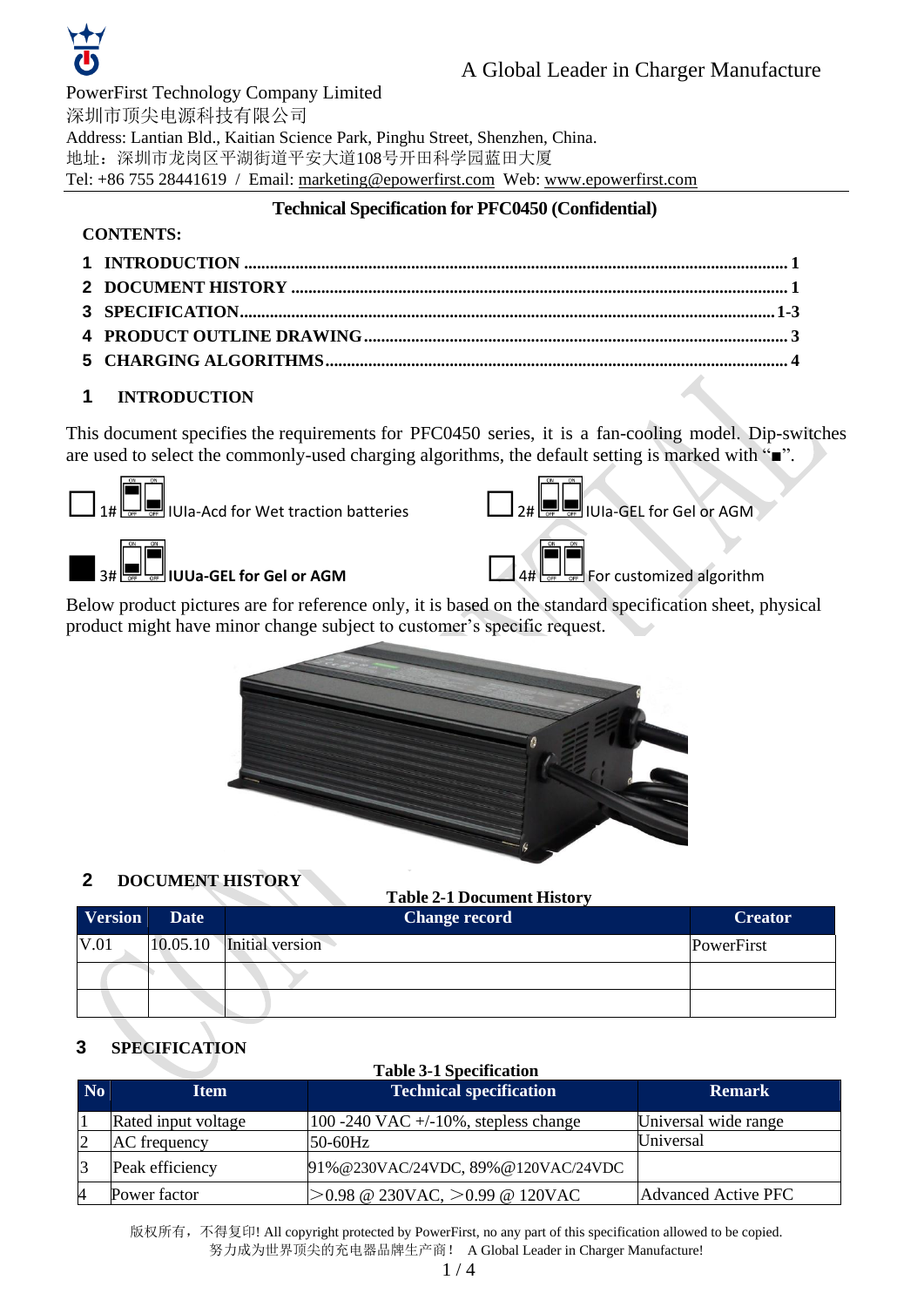

#### PowerFirst Technology Company Limited

深圳市顶尖电源科技有限公司

Address: Lantian Bld., Kaitian Science Park, Pinghu Street, Shenzhen, China.

地址:深圳市龙岗区平湖街道平安大道108号开田科学园蓝田大厦

Tel: +86 755 28441619 / Email: marketing@epowerfirst.com Web: www.epowerfirst.com

|                |                                        | <b>Technical Specification for PFC0450 (Confidential)</b>                                                                         |                                                                                      |
|----------------|----------------------------------------|-----------------------------------------------------------------------------------------------------------------------------------|--------------------------------------------------------------------------------------|
| N <sub>o</sub> | <b>Item</b>                            | <b>Technical specification</b>                                                                                                    | <b>Remark</b>                                                                        |
| 5              | Nominal output voltage                 | 24V                                                                                                                               | 12V / 36V / 48V                                                                      |
|                |                                        |                                                                                                                                   | models optional                                                                      |
| 6              | Bulk charge (CC)                       | 15.5A, 15A, 13A or 12A @28.8V, or 16A<br>@28.2V, switch to CV at 28.8V (2.40vpc)                                                  | <b>Constant Current</b>                                                              |
| 7              | Absorption charge (CV)                 | 28.8V (2.40vpc at battery end),<br>switch to float charge when current tapers<br>down to 0.8A                                     | <b>Constant Voltage</b>                                                              |
| 8              | Float charge                           | $27V$ (2.25 vpc), no time limit                                                                                                   | <b>Constant Voltage</b>                                                              |
| 9              | Interlock function                     | Normally-closed (NC), max. 5A<br>Wires: $2 * 1mm^2 * 20cm$ , Red and Black<br>Connector: customizable                             | Optional, customizable                                                               |
| 10             | Remote LED extension                   | Connector customizable                                                                                                            | Optional, customizable                                                               |
| 11             | Charge algorithms                      | IUIa-Acd for Wet traction batteries<br>2# <del>F F</del> IUIa-GEL for Gel or AGM<br>3#<br>न्न्य ।∪Ua-GEL for Gel or AGM (default) | Take out the cap near LEDs,<br>Set charging profile by the left<br>pair dip-switches |
|                | Line loss compensation                 | 4# <u>Lore Lore</u> For customized algorithm                                                                                      |                                                                                      |
| 12             |                                        | Based on 2 meters output cable's length                                                                                           |                                                                                      |
| 13             | Short circuit protection               | Short circuit protection with auto-reset                                                                                          |                                                                                      |
| 14             | Reverse polarity protection            | Reverse polarity protection with auto-reset                                                                                       |                                                                                      |
| 15             | Additional protection                  | Sparks protection<br>AC surge protection with auto-reset<br>Over temperature protection with auto-reset                           |                                                                                      |
| 16             | DC output power cord<br>(customizable) | Cable:<br>$2 * 2.5$ mm <sup>2</sup> * 1000mm<br>Connector:<br>customizable                                                        |                                                                                      |
| 17             | AC input power cord<br>(customizable)  | $3 * 0.75$ mm <sup>2</sup> * 600mm<br>Cable:<br>IEC320 / C14<br>Connector:                                                        |                                                                                      |
| 18             | <b>LED</b> instruction                 | $On = Fault$<br>Red:<br>On=Charging<br>Yellow:<br>On=Fully charged<br>Green:                                                      | Customizable                                                                         |
| 19             | Regulatory compliant                   | Safety (LVD):<br>EN60335-2-29, UL1564, CSA 107.2<br>Emissions (EMC):<br>EN55014<br>Immunity (EMC):<br>EN61000-3-2, EN61000-3-3    | LVD, RE, CE, Harmonic,<br>Flicker, ESD, RS, CS, EFT,<br>Surge, DIP, PFM included     |

版权所有, 不得复印! All copyright protected by PowerFirst, no any part of this specification allowed to be copied.

努力成为世界顶尖的充电器品牌生产商! A Global Leader in Charger Manufacture!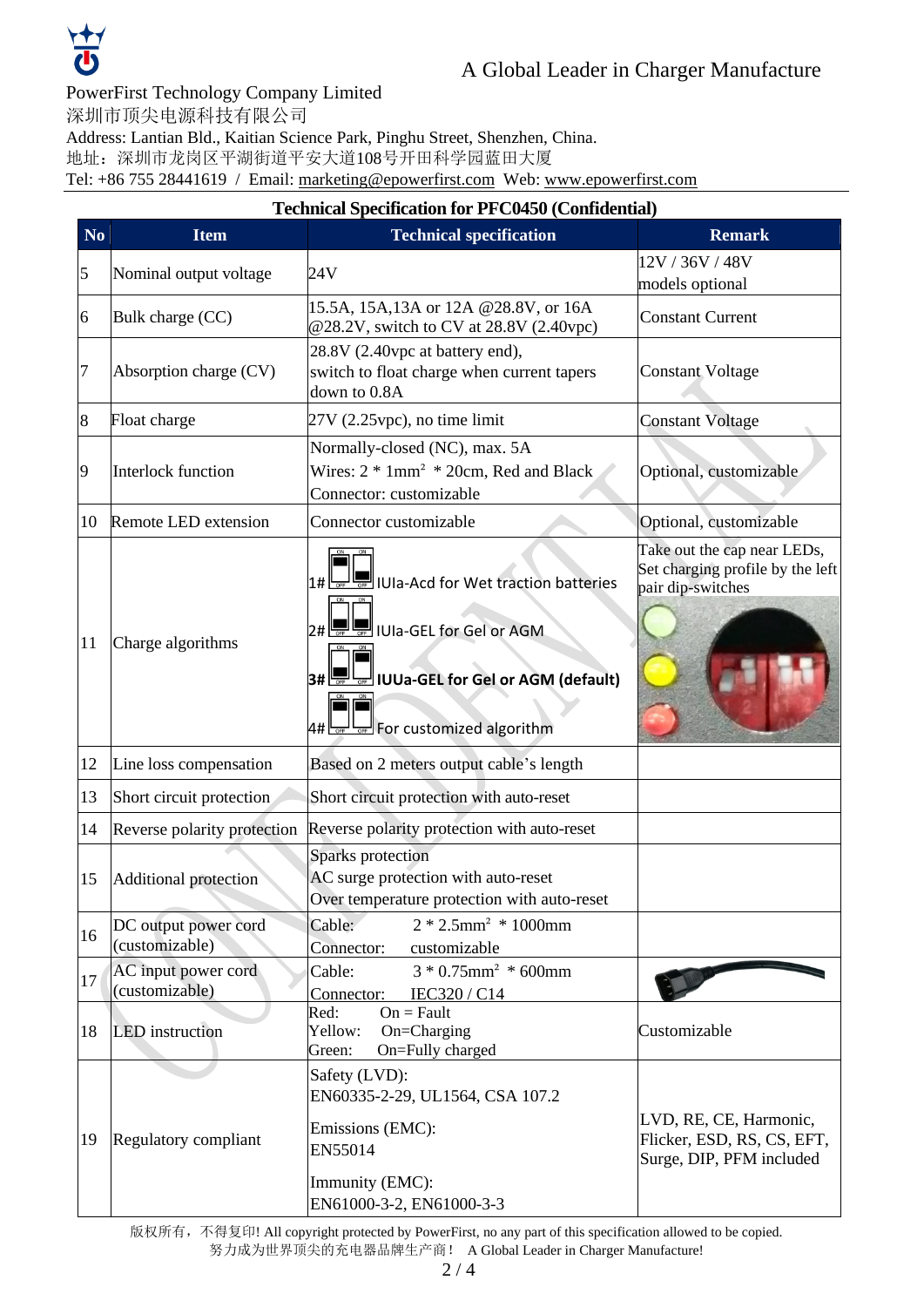

#### PowerFirst Technology Company Limited

深圳市顶尖电源科技有限公司

Address: Lantian Bld., Kaitian Science Park, Pinghu Street, Shenzhen, China.

地址:深圳市龙岗区平湖街道平安大道108号开田科学园蓝田大厦

Tel: +86 755 28441619 / Email: marketing@epowerfirst.com Web: www.epowerfirst.com

## **Technical Specification for PFC0450 (Confidential)**

| N <sub>o</sub> | <b>Item</b>           | <b>Technical specification</b>  | <b>Remark</b>        |
|----------------|-----------------------|---------------------------------|----------------------|
| 20             | Cooling method        | Fan-cooling with long-life fans |                      |
| 21             | Operating temperature | -10°C to +50°C (14°F to 122°F)  |                      |
| 22             | Storage temperature   | -20°C to +65°C (-4°F to 149°F)  |                      |
| 23             | Mechanical fixing     | On-board as default             | Portable as optional |
| 24             | <b>Dimensions</b>     | L166 x W135 x H60 mm            |                      |
| 25             | Weight                | 2Kg                             | Maybe some tolerance |
| 26             | Color                 | <b>Black</b>                    | Customizable         |

#### **4. PRODUCT OUTLINE DRAWING**



### **5. CHARGING ALGORITHMS**



版权所有,不得复印! All copyright protected by PowerFirst, no any part of this specification allowed to be copied. 努力成为世界顶尖的充电器品牌生产商! A Global Leader in Charger Manufacture!